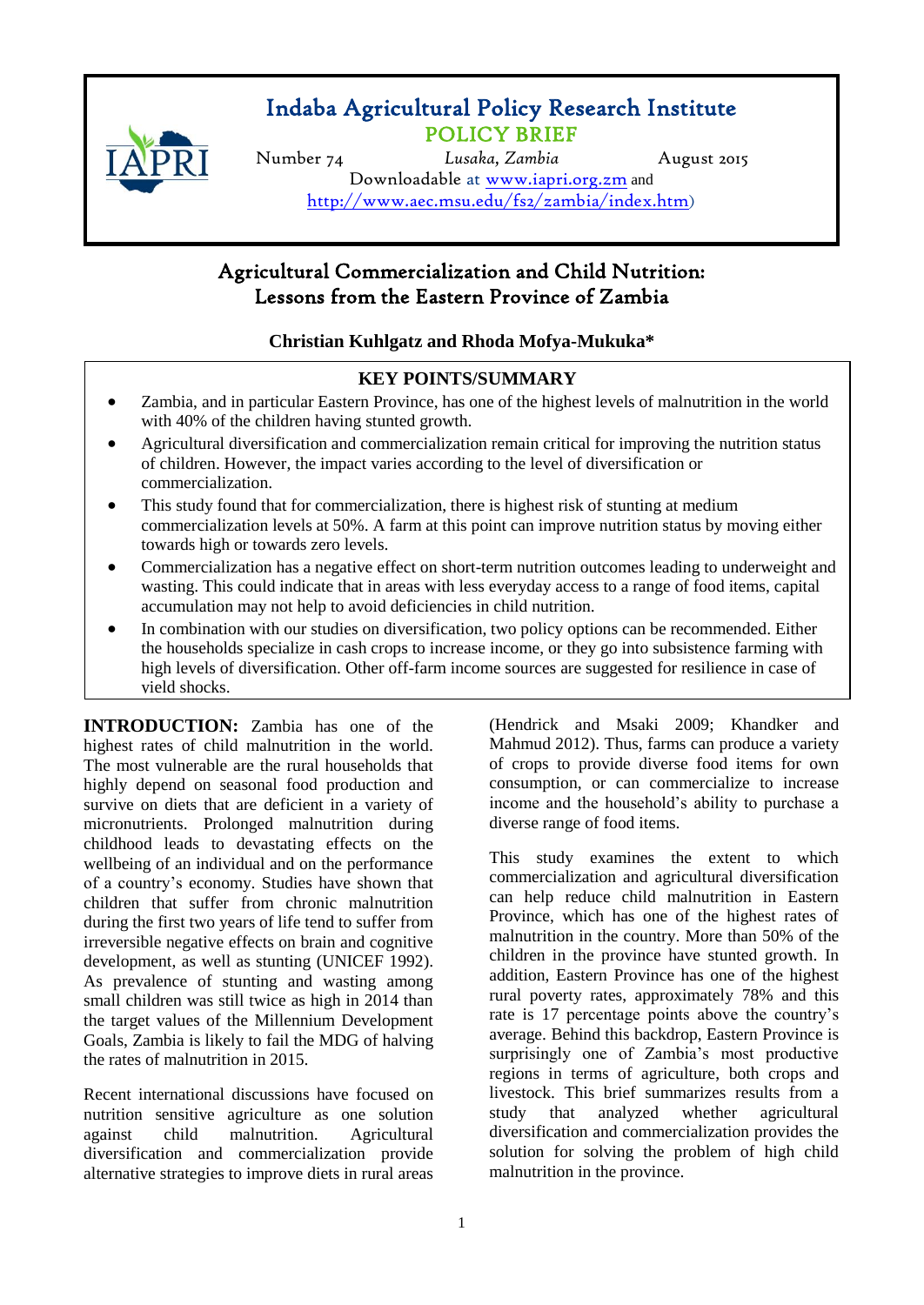**DATA AND METHODS:** To examine the impact of agricultural diversification and commercialization, a unique combination of two datasets collected in 2012, Rural Agricultural Livelihood Survey (RALS) and Feed the Future Baseline survey (FTFB) from the same households were used. The RALS collected detailed agricultural production and marketing information about the households, while the FTFBS collected anthropometric data from women and children under the age of five. Combining the two datasets, 1120 children were recorded from the different households.

The study applied generalized propensity score (GPS) approach, which helps measure the impact of different intensities of an intervention. In our case, GPS was used to analyze the impact of agricultural diversification and commercialization on three nutritional status indicators: 1) height for age, indicating stunting; 2) weight for height, indicating wasting; and 3) weight for age, indicating underweight. Stunting is the result of long-term insufficiencies in food intake, while underweight and wasting measure medium and short-term deficiencies. Underweight manifests itself as a combination of stunting and wasting.

Commercialization was measured as the share of agricultural sales in household's total value of agricultural production. Agricultural diversification is calculated using a diversity index (Simpson Index). It takes into account the amounts of calorie production of the major food groups that were regularly consumed among the sample group: starchy foods, legumes-nuts-seeds, starchy vegetables, non-starchy vegetables, starchy fruits, non-starchy fruits, dairy, and eggs. Calories were used, since a more diverse range of calorie sources typically also increases availability of other nutrients. More details about the data and methods can be found in a working paper from which this brief is based (Mofya-Mukuka and Kuhlgatz 2015).

#### **FINDINGS:**

**Impact of Commercialization on Child Malnutrition:** Ninety percent of the sample households in Eastern Province produce for the market, whilst the remaining 10% are purely subsistence farmers. The degree of commercialization has a bimodal distribution (Figure 1) with the majority of households having a commercialization index of 40% and above.

#### **Figure 1. Distribution of Household Degree of Commercialization**



Source: Authors based on IAPRI 2012; USAID 2012.

The impact of commercialization on the three child nutrition outcomes is non-linear for stunting (Figure 2) and almost linear for the short and medium term nutritional outcomes, wasting and underweight (Figures 3 and 4). Higher values on the y-Axis indicate better nutritional outcomes. In particular, the GPS results show that:

*Impact of Crop Commercialization on Stunting.* Very low levels of agricultural commercialization result in better stunting outcomes than mediumlevel commercialization. Beyond the point of 50%, there is a positive impact on stunting, which rises with increased levels of agricultural commercialization (Figure 2). This finding implies that households that are highly commercialized (beyond 50%) and those that hardly sell their produce (probably consume everything they produce) are less likely to have malnourished children.

#### **Figure 2. Effect of Agricultural Commercialization on Reducing Stunting**



Source: Authors based on IAPRI 2012; USAID 2012. Note: For figures 2-7, the straight line is the dose response function and dashed lines indicate the 95% confidence interval.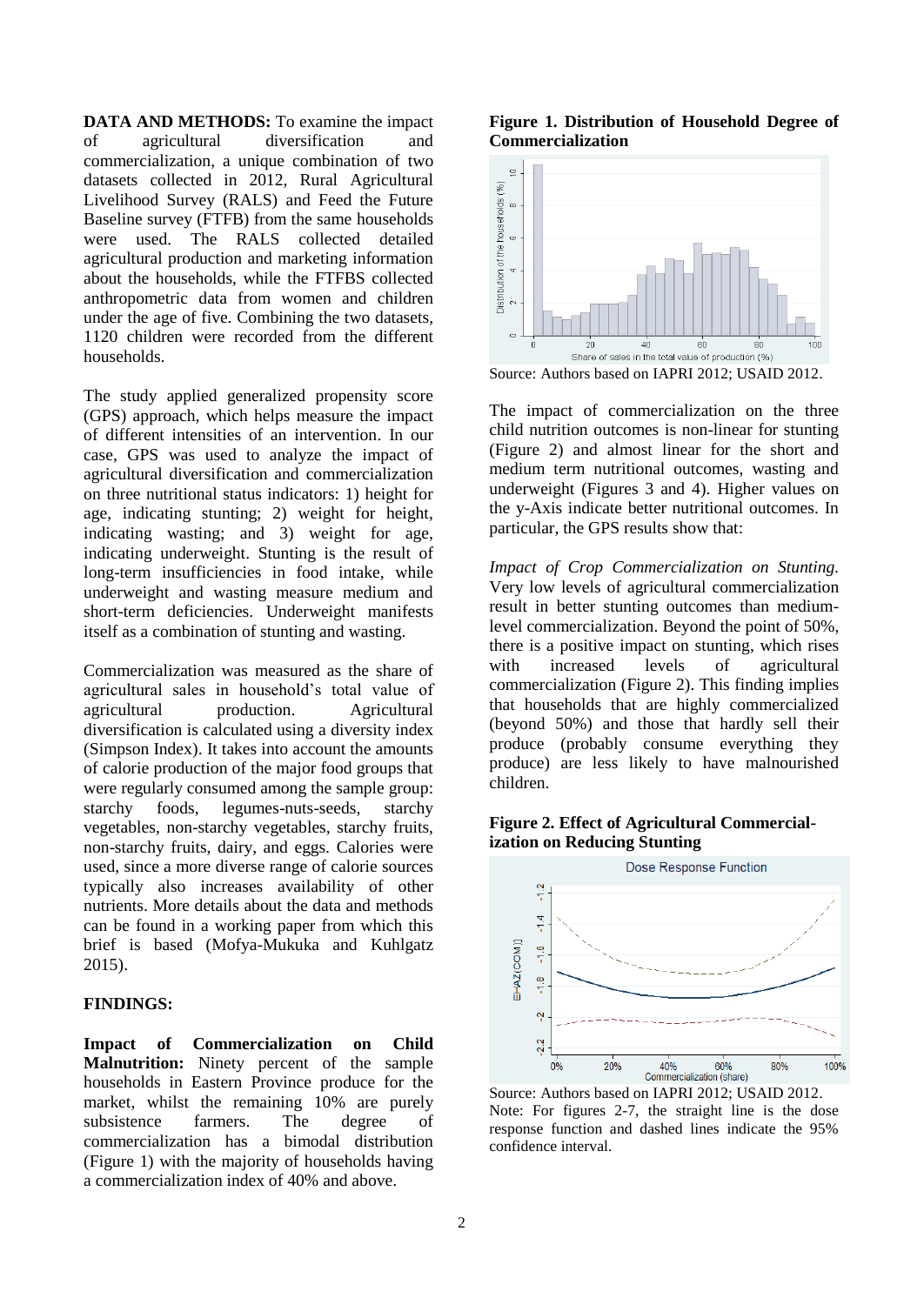These results may suggest two possible strategies that can tackle stunting for different target groups: a) promote crop commercialization beyond 50% levels as higher commercialization reduce stunting levels; and b) encourage households with other non-farm income opportunities to produce own food and prioritize home consumption instead of the market.

*Impact of Commercialization on Wasting and Underweight.* In contrast to stunting, we find that an increase in the intensity of commercialization has a negative impact on both underweight and wasting. (Figures 3 and 4). This implies that commercialization and relying more on purchased foods may not be a solution for solving temporary malnutrition arising from a shock. Instead, consumption from own production provides a solution from having underweight and wasted children. During crisis situations, markets alone may not provide access to the diverse range of nutrients needed, which is why farm households use food from own sources as a short-term buffer.

**Figure 3. Effect on Agricultural Commercialization on Reducing Wasting**



Source: Authors based on IAPRI 2012; USAID 2012.





**Impact of Agricultural Diversification on Child Malnutrition:** The impact of calorie source

diversification on stunting, wasting, and weight loss is non-linear. As can be seen in Figure 5, the impact on stunting follows an inverted-U pattern while the impact on wasting and weight loss has a U shape.

*Impact of Agricultural Diversification on Stunting.* The impact of calorie production diversification on reducing stunting increases with increase in calorie diversification up to an optimal level of 0.3. Beyond this level, higher levels of diversification exacerbate the stunting levels (Figure 5). This implies that promoting very high calorie production diversification at household level may not help solve the high stunting levels in Eastern Province. It is likely that a higher calorie source diversification comes at the expense of efficiently producing enough nutrients required to maintain good levels of child nutrition in the household compared to less diversified farms.

| <b>Figure 5. Impact of Calorie Source Diversifi-</b> |  |  |
|------------------------------------------------------|--|--|
| cation on Stunting                                   |  |  |



Source: Authors based on IAPRI 2012; USAID 2012.

*Impact of Agricultural Diversification on Wasting and Underweight.* The results on the impact of calorie source diversification on wasting and underweight show a positive relationship between calorie diversification and the children's nutritional status (Figures 6 and 7). Thus, high levels of diversifications may help prevent households from sudden and short-term nutrient deficiencies through the provision of a diverse set of nutrients from the different agricultural products.

Further analyses on the diversity of protein production sources have been carried out, which are presented in detail in Mofya-Mukuka and Kuhlgatz (2015). It has been found that protein diversification has little impact on stunting. However, at higher levels of protein diversification